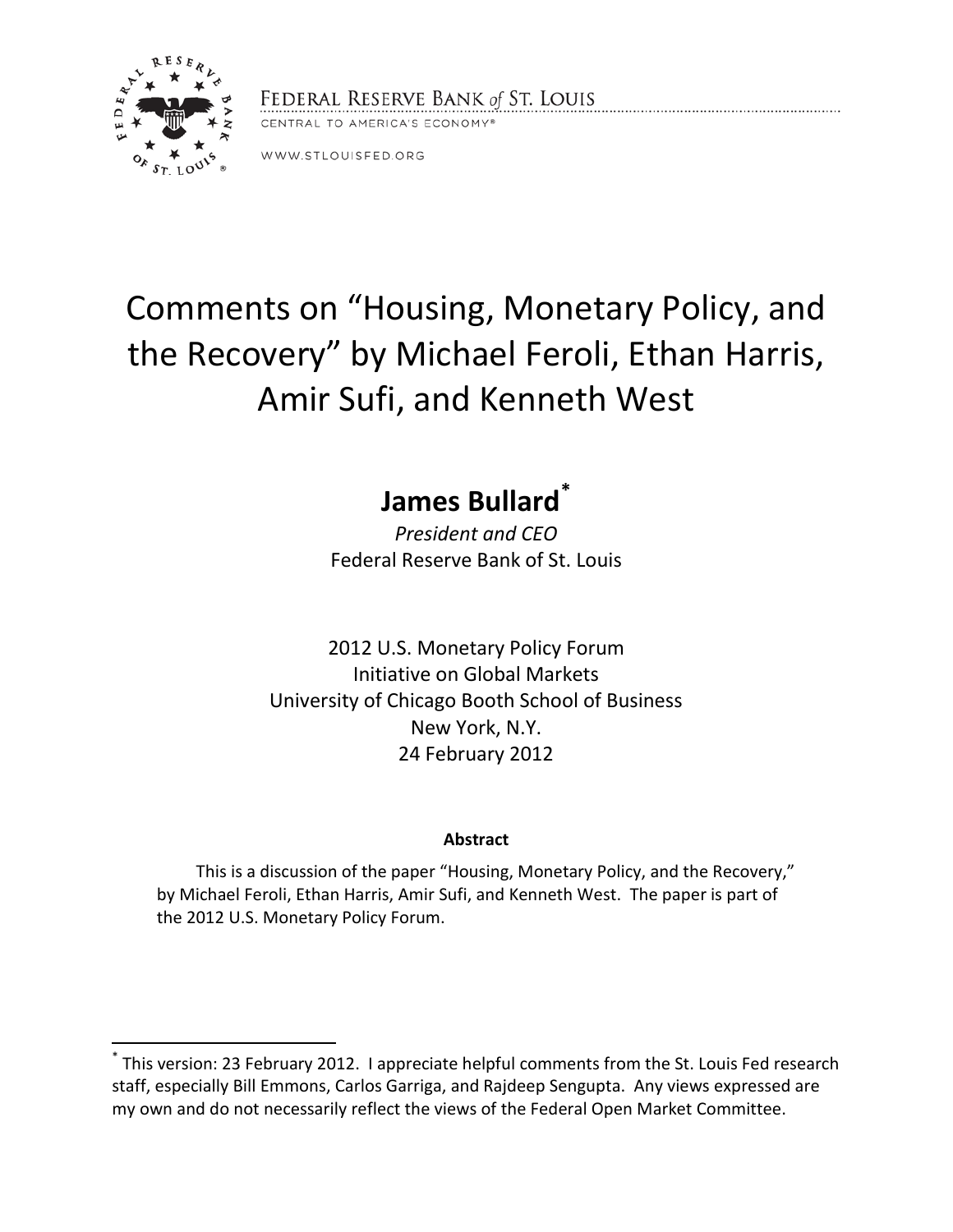#### 1 Two trend lines

I am pleased to be here at the U.S. Monetary Policy Forum to comment on this very nice paper by Michael Feroli, Ethan Harris, Amir Sufi, and Ken West. It represents the best of what this Forum is about. In particular, it brings together judgments from academia, the private sector, and the policy world to better inform all of us on a key issue. I certainly learned a lot from this paper and I recommend it to all of you if you have not already read it.

Let me first lay out a big picture issue as I see it and then turn to a few more specific comments on the paper.

It has become commonplace in the past several years to refer to the mid-2000s as a real estate price "bubble" that has burst.<sup>1</sup> This metaphor is, in fact, so commonplace that it has ceased to be controversial. In this paper, for instance, the authors lament  $(p, 14)$ , "What started as a localized bubble and bust has been transformed into a national problem." Housing prices now seem to have been far too high in the middle part of the past decade, driven in large part by the widespread belief that "house prices never fall."

If households and businesses had viewed the high prices as mere noise, and therefore not changed their economic decision making very much, the fall in housing prices would not have been such a critical event. But that is not what happened.

Instead, the high real estate prices were taken very seriously. Households consumed more and borrowed more than they otherwise would have; developers built homes at an aggressive pace; Wall Street developed new Önancially engineered products to feed the boom; and ancillary industries thrived. When house prices fell by 30 percent and remained low, the widespread belief that "house prices never fall" was shattered. Households were left with debt levels much higher than they intended to take on, housing con-

<sup>&</sup>lt;sup>1</sup>For economists, I prefer the language "sunspot" equilibrium to refer to a sustainable, market-clearing situation in which the real allocation of resources is driven by beliefs alone. In the macroeconomics literature, "bubble" equilibria are often socially desirable, as for instance in much of monetary theory, while "sunspot" equilibria are often socially undesirable, as they involve excess volatility. However, in common parlance the bubble language overwhelms all attempts at distinctions.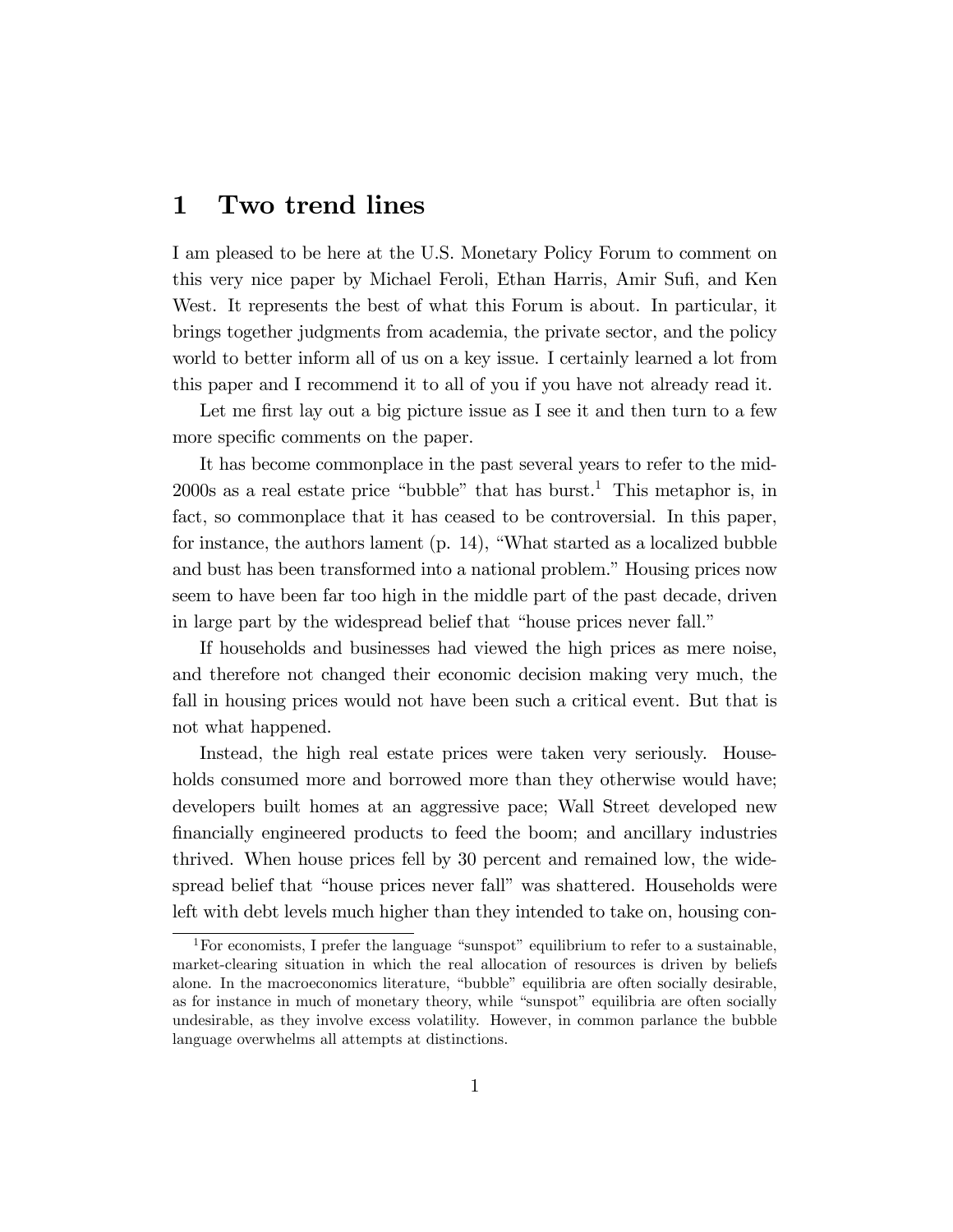

Figure 1: Decomposing Real GDP.

struction fell dramatically, Wall Street was nearly destroyed, and abetting industries had to scale back aggressively. The size of the shock severely disrupted labor market relationships, pushing unemployment to exceptionally high levels. It takes a long time for those displaced by the shock to find new working relationships.

The belief that drove the bubble cannot be reconstituted, and therefore we say that the bubble has collapsed.<sup>2</sup> It is neither feasible nor desirable to reinflate such a damaging bubble. The authors explicitly  $(p, 13)$  "... make no presumption that it would be socially optimal to have a booming housing market" and state that "... we expect ... and probably want ... relatively low investment post-boom."

A simple way to view what is at stake is to consider Figure 1, which simply plots two decompositions of real GDP.<sup>3</sup> On the left hand side is a linear trend

<sup>&</sup>lt;sup>2</sup>See also Bullard (2012a, 2012b).

<sup>3</sup>For additional discussion, see Thoma (2012).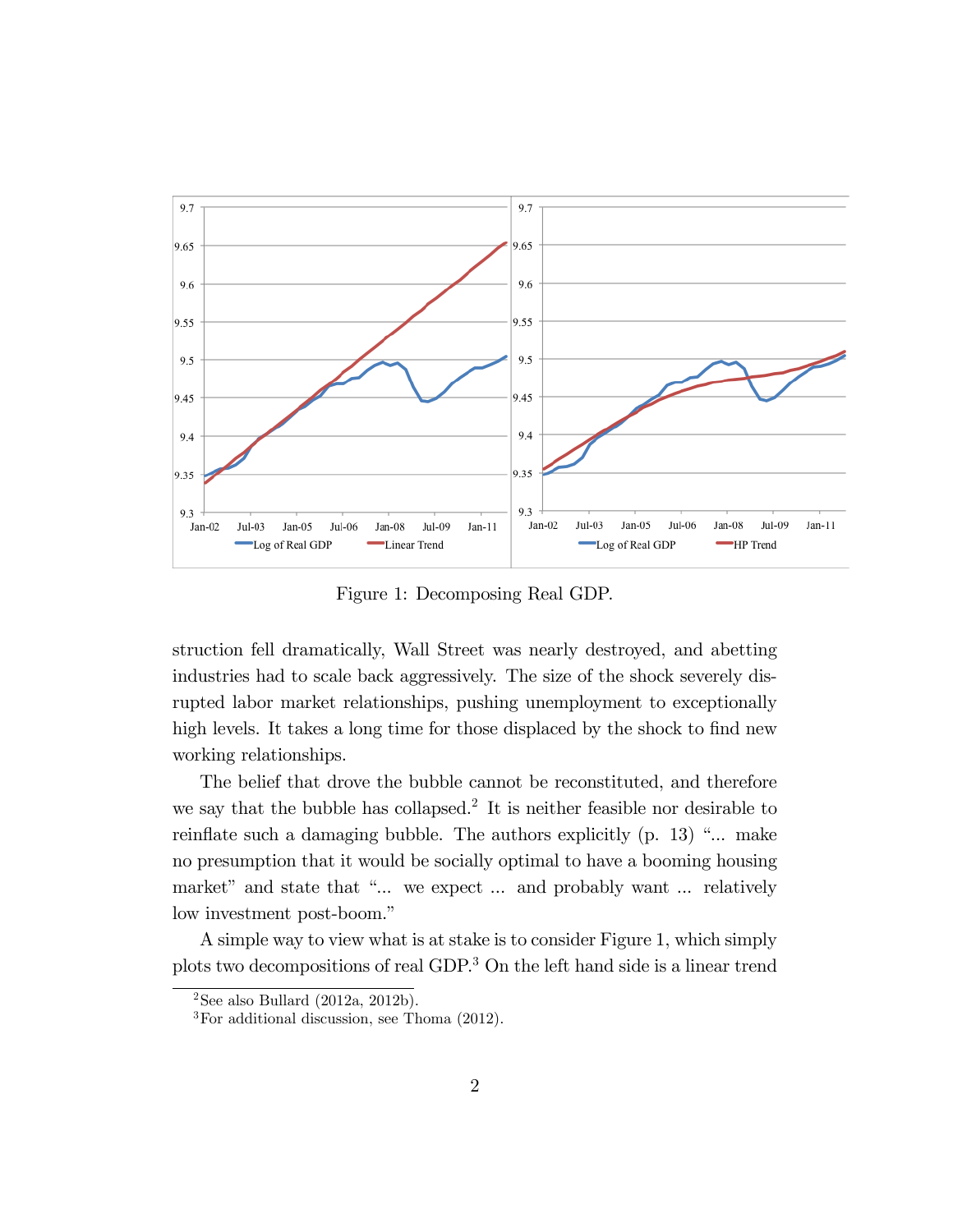computed from 1947 to the present, and on the right hand side is a Hodrick-Prescott (HP) filter computed over the same time period.<sup>4</sup> In order to see the implications for recent GDP movements, only the past ten years are plotted here. On the left, the current level of GDP is far below trend. On the right, the current level of GDP is at or even above the trend line. Both trend lines are atheoretical, statistical constructs: At best, they can give us only a rough notion of where we think the macroeconomy should be if it was behaving normally. Still, the policy messages are very different from the two graphs. Pictures like the one on the left suggest that, three-and-a-half years after Lehman-AIG, we remain in crisis mode. Actual output is far from normal, and we must maintain emergency measures into the distant future. Pictures like the one on the right give a different message. They suggest that the business cycle adjustment dynamics are already complete. While the current level of output is unsatisfactory, it is because of the trend, not because of inadequate business cycle adjustment. Policy should be focused on improving the trend line, because attempts to push the economy "back to trendî through conventional business cycle stabilization policies will not be very effective.

Because the HP filter is atheoretical, it cannot really substitute for a careful theory that can tell us how to decompose trend from cycle.<sup>5</sup> But the filter does attempt to isolate business cycle frequency movements in key macroeconomic variables. If the adjustment is taking a long time, the filter ascribes more and more of the data movement to the trend component.

I interpret much of the analysis in the current paper as consistent with the second view. The authors describe a variety of evidence consistent with a collapsed real estate bubble. They provide estimates that suggest that the actual stock of housing may be much larger than the desired stock. They

<sup>&</sup>lt;sup>4</sup>The smoothing parameter for the HP filter was set to 1,600.

<sup>&</sup>lt;sup>5</sup>New Keynesian theory as described by Woodford  $(2003)$  is an example of a theory that provides such a decomposition. In that theory, the gap that matters for monetary policy is the distance between actual output under sticky prices and the flexible price level of output. The áexible price level of output would áuctuate continuously in response to shocks hitting the economy.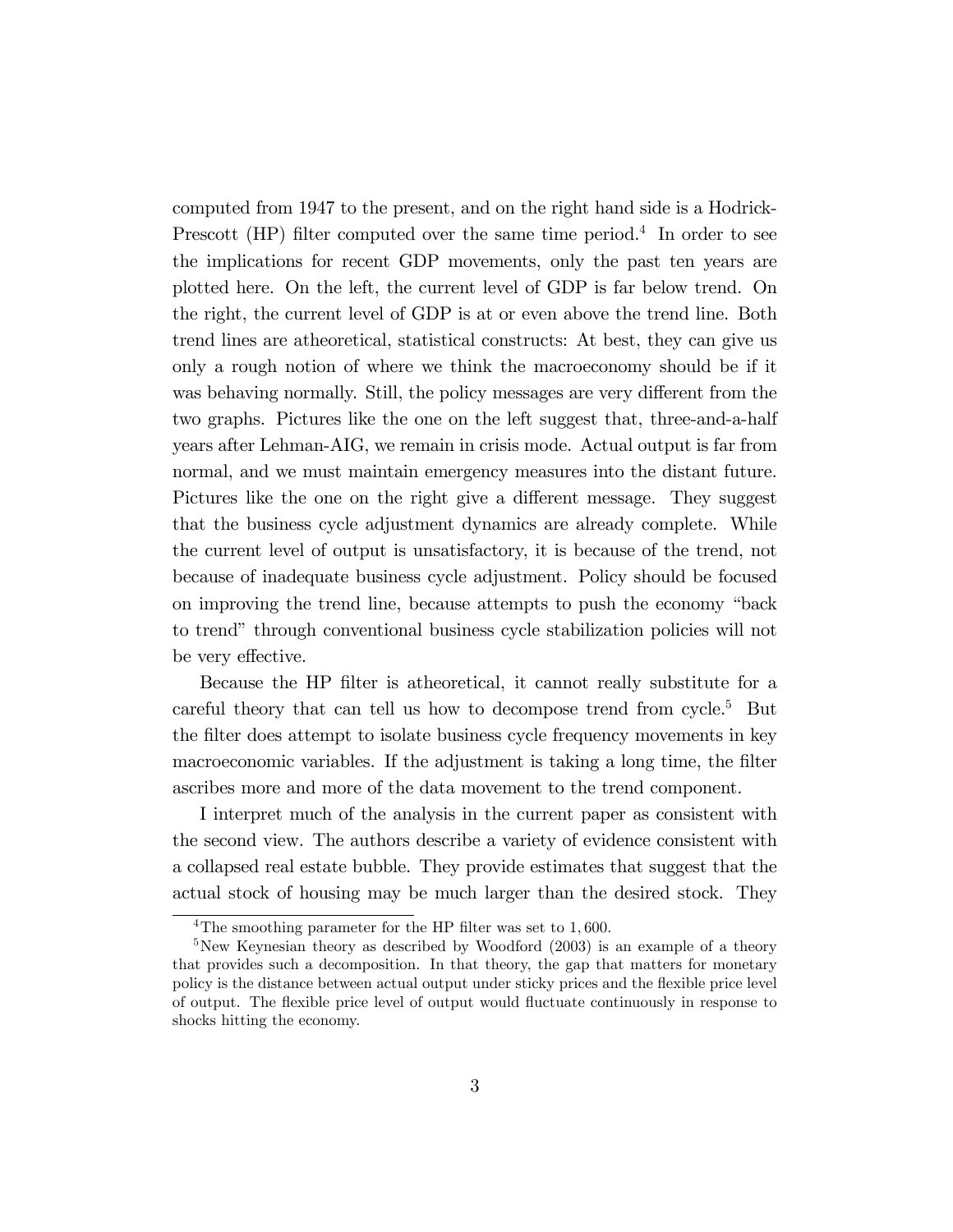describe an economy that is not returning to a simple trend line with the vigor that might have been expected given past experience. They give good explanations as to why this has happened. And they describe additional adjustment processes that are likely to take years to unfold. All of this sounds like medium- and long-term adjustment as described by the HP trend in Figure 1.

## 2 The state of the economy and the housing market

One of the more striking figures presented in the paper is Chart  $6$ , which describes real household debt. The chart (see Figure 2) shows that, unlike all other recovery periods, this one has been marked by a reduction in real household levels of indebtedness. This is commonly called deleveraging, and it makes sense since the bubble story describes a household sector that borrowed too much based on an optimistic assessment of future house prices. One of the fundamental tensions in current U.S. macroeconomic policy is the tendency to push against the need to reduce household debt levels. I believe that this is because we—collectively as economists and policymakers—are not used to recessions in which debt levels were too high. It has never happened before according to the chart. Consequently, we get seemingly paradoxical policy. Monetary policy has kept interest rates low to encourage borrowing in the context of an economy with too much borrowing. Fiscal policy has loaded on debt—in effect borrowing on behalf of households who are already overindebted.

Chart 9 in the paper (Figure 3 here) shows the developments in multifamily versus single family housing starts. This will surely continue to be one of the key stories in housing during the coming years. My sense is that the housing debacle of the past five years may have scared off a generation of potential homeowners. The current cohorts of new home buyers likely see homeownership as a fundamentally riskier proposition than earlier cohorts and therefore may be far more likely to rent rather than own. It seems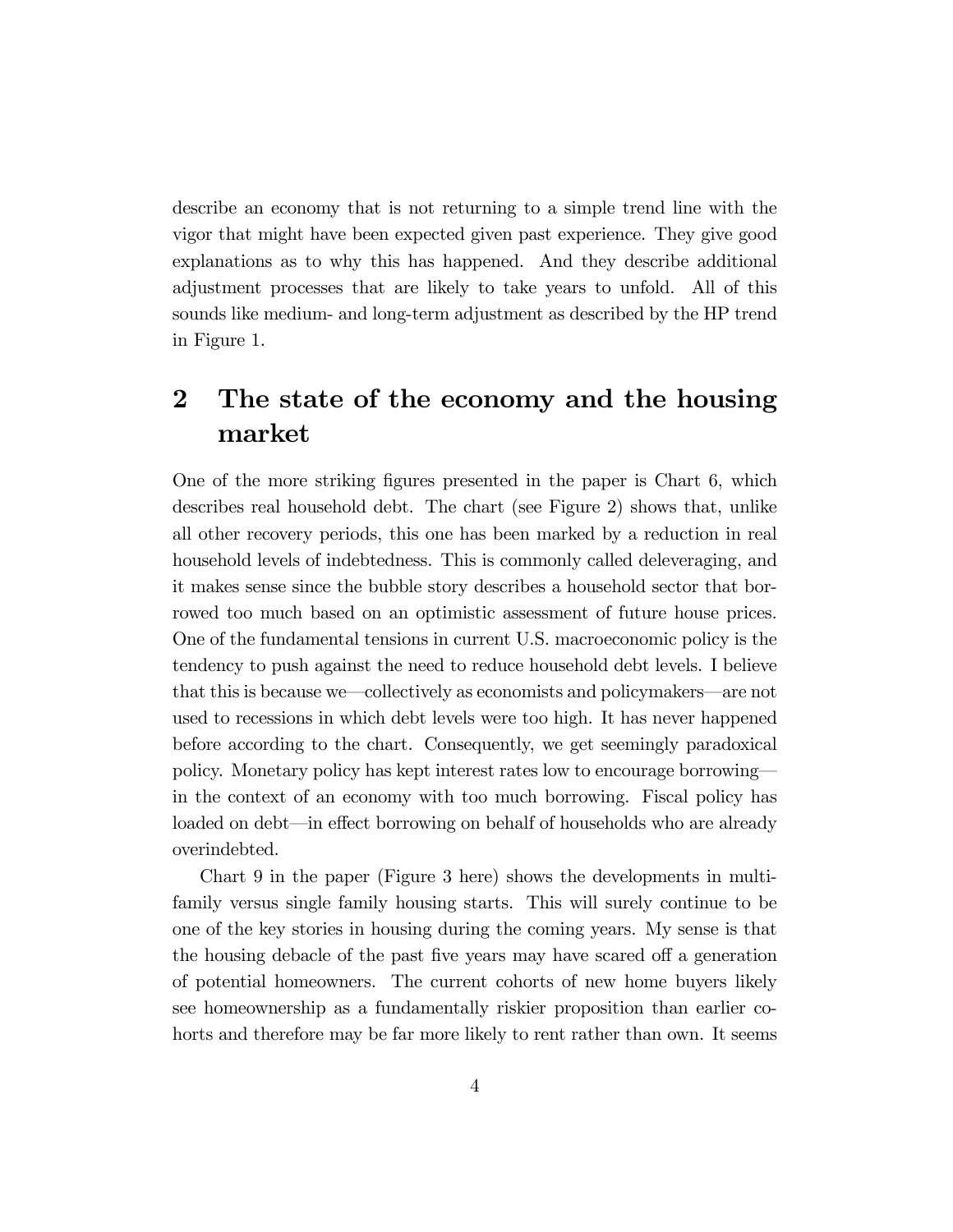

Figure 2: Real Household Debt. Chart 6 in Feroli et al. (2012).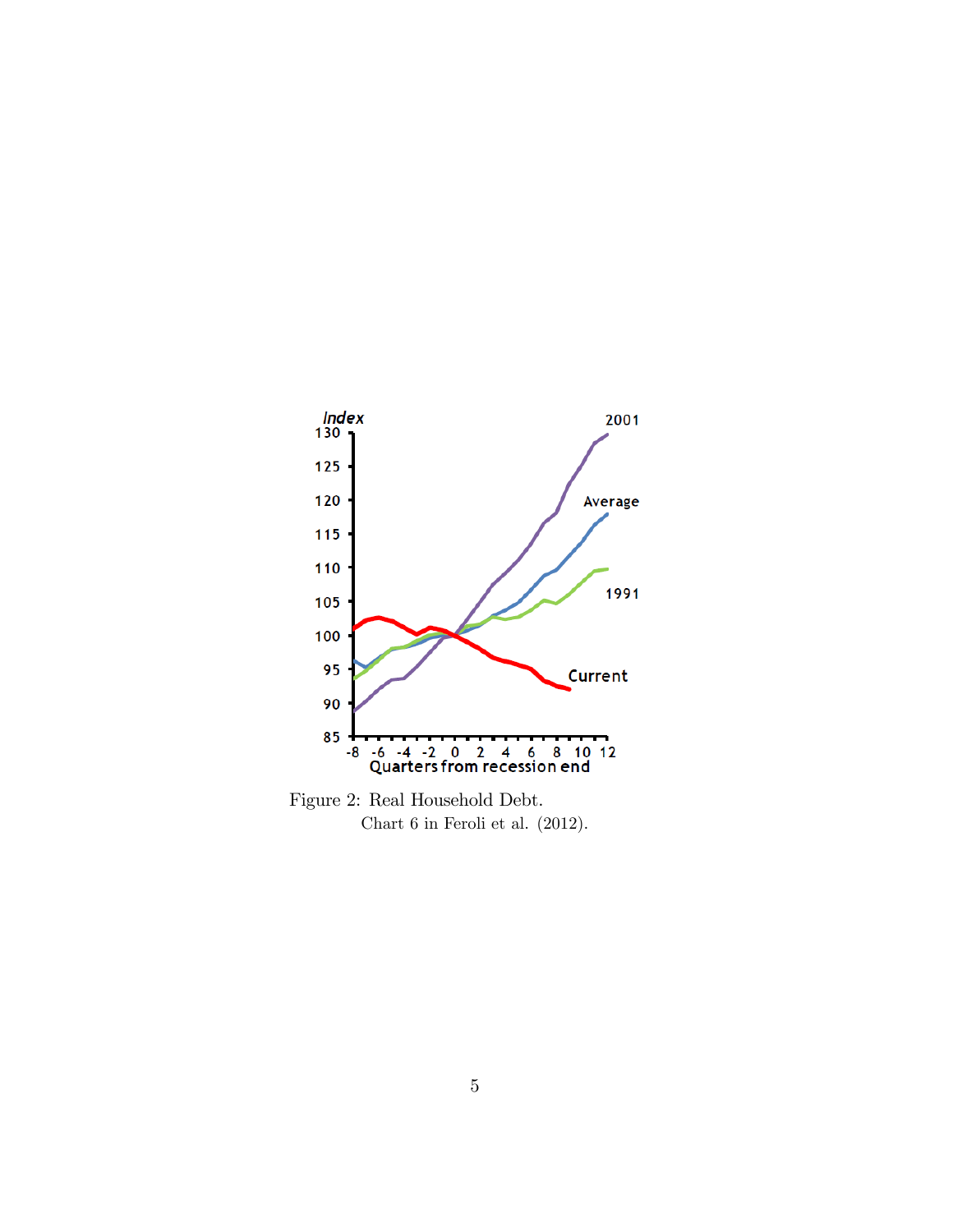

Figure 3: Housing starts, single-family and multifamily. Chart 9 in Feroli et al. (2012).

possible to write down models that would predict such a shift in the wake of a crisis that revealed a far riskier price landscape than previously understood. Such a theory might suggest a more permanent shift to renting than described in this paper.

As for the ugly part of the housing situation, Figure 4 provides an additional perspective.<sup>6</sup> According to estimates by my staff, there are about 75.3 million homeowners in the U.S. as of the third quarter of 2011. About two-thirds of these, 49.4 million, had some mortgage debt outstanding on the house. These households collectively had \$712 billion of equity to support \$9,882 billion of mortgage debt as of the third quarter of 2011. Figure 4 shows the average loan-to-value (LTV) ratio from 1970 to the present. The LTV averaged 58.4 percent between 1970 and 2005, but shot up to 90 percent during the crisis and has remained there. This picture makes it particularly clear that homeowners were borrowing during the bubble phase not expecting house prices to fall appreciably. If we think of the 58.4 percent LTV as being the desired steady state, homeowners would have to pay down mort-

<sup>6</sup>These estimates are due to Bill Emmons at the St. Louis Fed.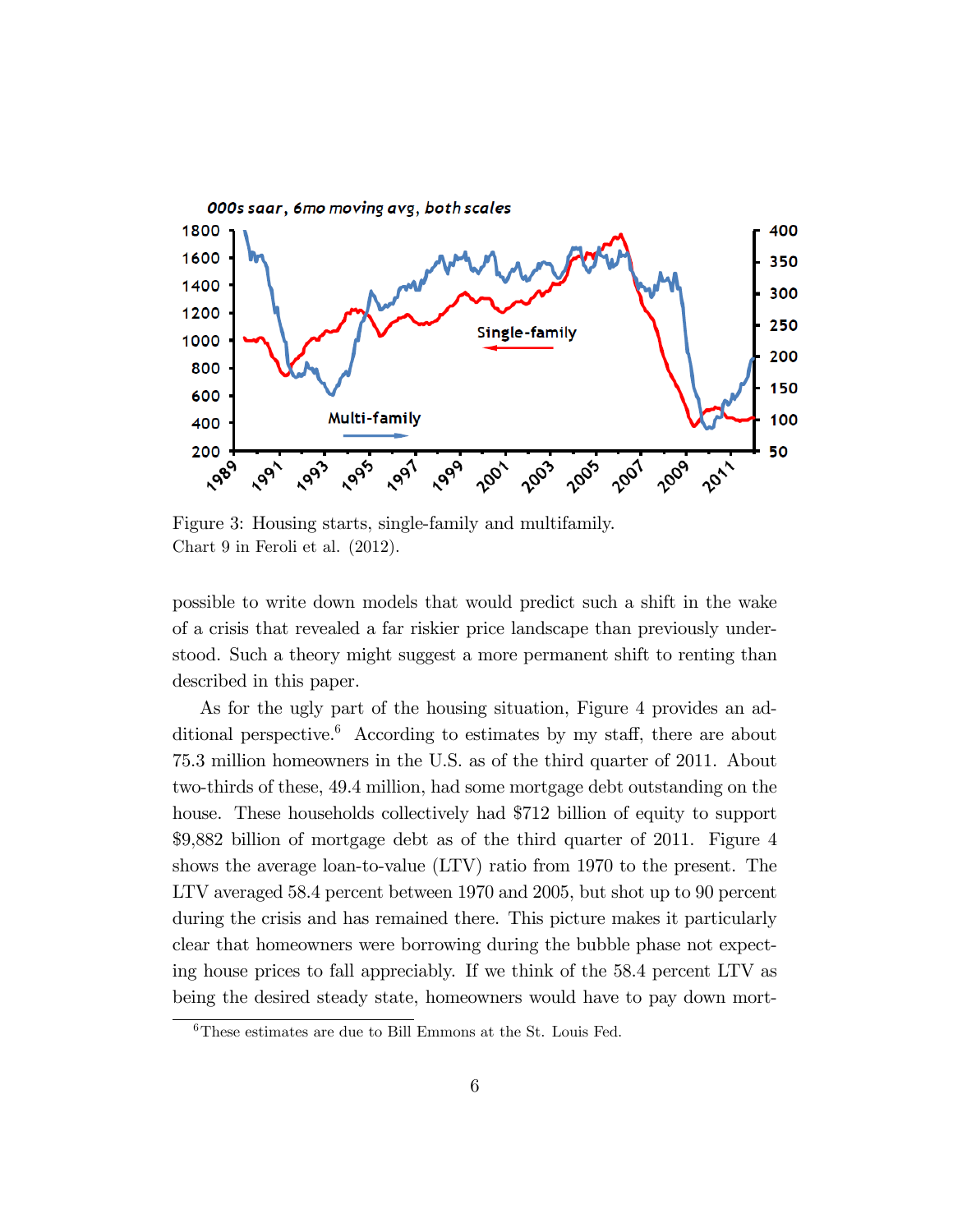

Figure 4: Estimated average loan-to-value ratio of mortgaged homeowners. Latest data point: Q3.2011.

gage debt collectively by \$3,695 billion, about one-quarter of one yearís GDP. As the authors suggest via other means, it will take a long time to get back to that type of steady-state situation. Figure 4 shows just how badly households have been knocked off of their historical norms. This picture suggests a persistent shift, not simply an ordinary business cycle dynamic around an unchanged trend line.

## 3 Housing and monetary transmission

The authors argue that monetary policy is less effective in the current situation than it might otherwise be. Their argument is based on the idea that borrowing constraints play an important role in the economy and that fluctuating housing valuations alter collateral constraints. Monetary policy can have effects on agents in the economy that are not constrained, but it will have more difficulty reaching—or may not be able to reach at all—those households that are sharply constrained. This is an interesting hypothesis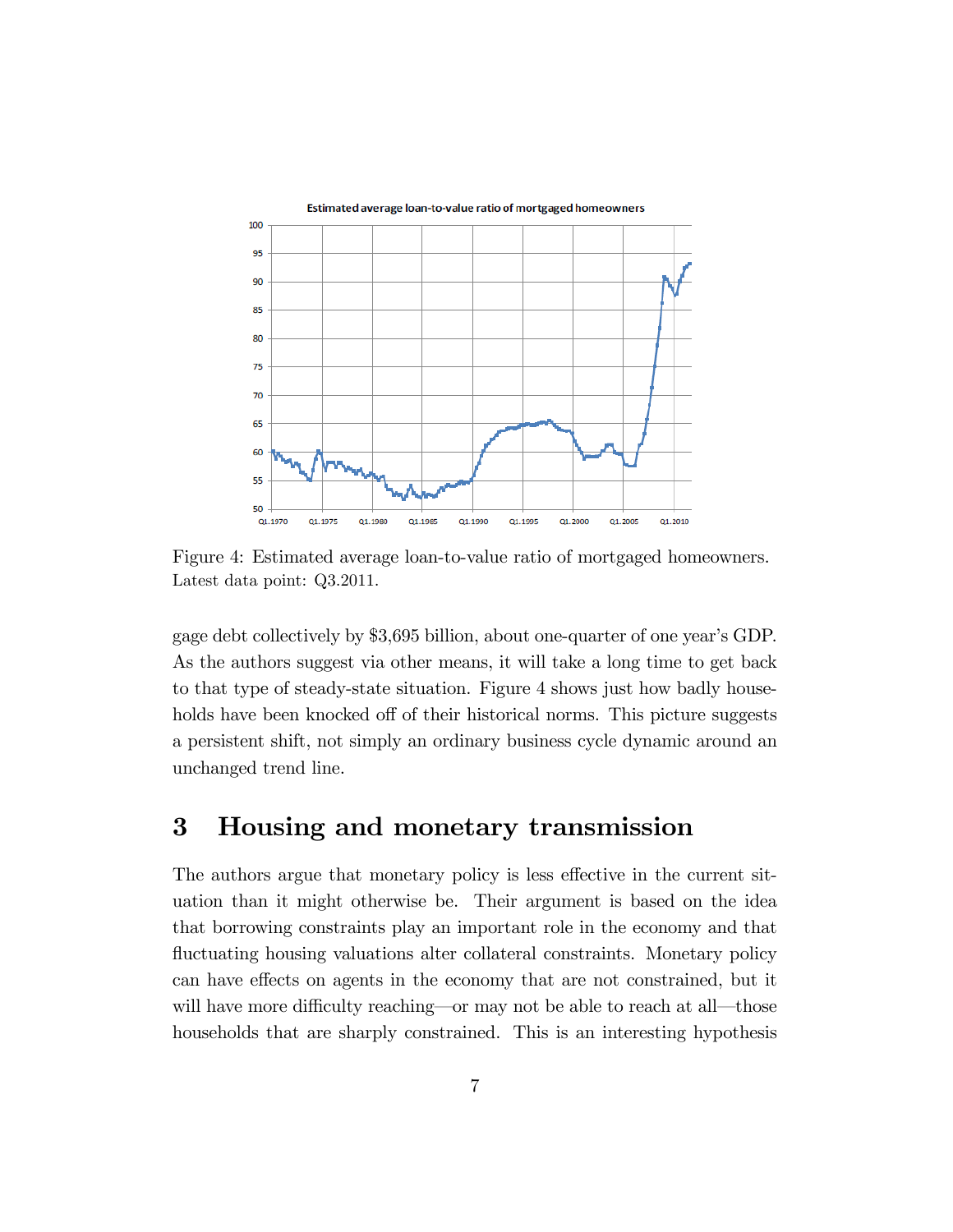because of a subtle difference from earlier arguments concerning monetary policy impotence. Earlier arguments sometimes emphasized the idea that once the central bank encounters the zero lower bound, its ability to affect interest rates is lost. However, QE has generally been viewed as effective both in the U.S. and abroad during the past several years, and the authors post no quibble with the ability of the central bank to continue to drive real interest rates lower through unconventional policy actions. Indeed, according to the TIPS market, the real yield on 5-year securities is about minus 110 basis points, and the real yield on 10-year securities is about minus 25 basis points. These are exceptionally low yields over very long time horizons.<sup>7</sup>

The authors instead argue that, while the central bank can influence yields, those that can respond to the lower yields have done so already and those that cannot will not be influenced by further policy actions because they are backed up against sharply binding collateral constraints. I think this is an interesting and plausible hypothesis.

Wealth effects could influence the economy not only through collateral constraints but also through distributional effects. I want to mention one paper that has tried to quantify the consequences of severe declines in housing and other asset values of the magnitude observed during 2008-2009 across age cohorts in the economy.<sup>8</sup> The paper is by Andrew Glover, Jonathan Heathcote, Dirk Krueger, and Víctor Ríos-Rull, and is entitled "Intergenerational Redistribution and the Great Recession." The basic idea is to use a calibrated stochastic general equilibrium overlapping generations model to quantify the effects. In the model, as in the data, asset-holders tend to be older and suffer greatly when the shock disrupts the economy. Younger households benefit from the lower prices of assets, including housing assets, but this effect is largely swamped by the effects on the older households. According to the paper, a recession of the magnitude observed during 2008- 2009 is nearly welfare-neutral for the younger generations, but causes a large

 $7\,\mathrm{For}$  more on the effectiveness of quantitative easing, see the papers from the St. Louis Fed conference, "Quantitative Easing," June 30, 2011, available at the St. Louis Fed web site: http://research.stlouisfed.org/conferences/qe/.

 $8$ See Glover et al.  $(2011)$ .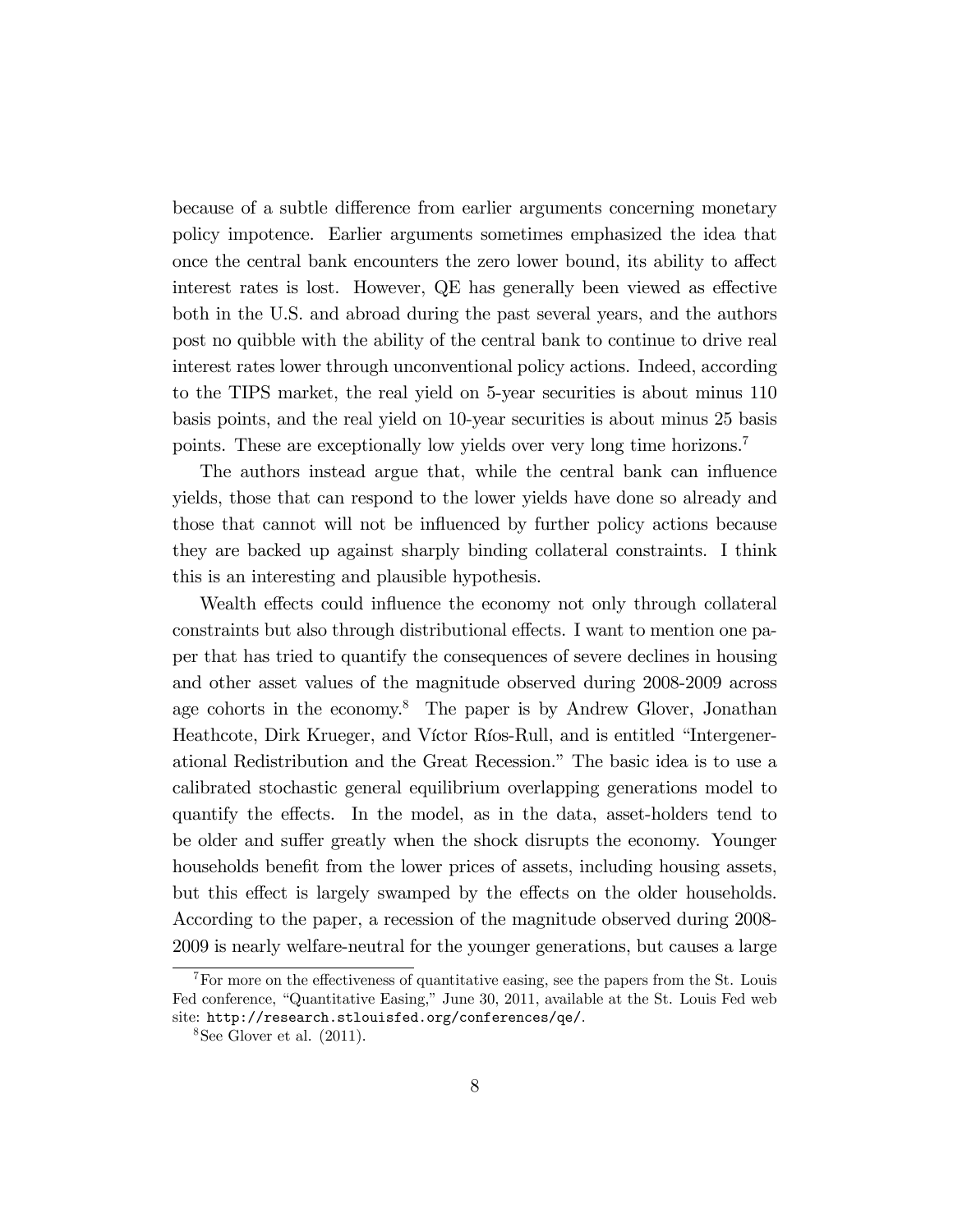welfare loss for older generations, equivalent to about 10% of consumption for households over 70. This paper suggests that distributional consequences are probably more important than commonly appreciated.

Feroli et al. (2012) present fascinating evidence from U.S. states to get at the idea that areas with more intense housing busts also face problems that inhibit a rebound in economic activity (e.g., see Figure 5). I found this evidence very interesting and informative. It seems clear that the states with the largest house price declines are also the states with the slowest recoveries. In the earlier stages of the housing debacle, regionalism in house prices was widely cited in a sort of virtuous way. Former Chairman Greenspan, for instance, at one point described certain housing markets as "frothy." But now, with the data in hand, the authors are able to demonstrate with much more clarity the differing impact of the housing bubble collapse across locations.

### 4 Summary

The bottom line of the paper is in some ways unsurprising: The situation in U.S. housing markets represents a quantitatively significant headwind. Still, I think the paper provides one of the better statements that I have seen describing the nature of the likely problems and the magnitudes involved. The authors counsel that improvement is likely to be very slow and that, in any case, there is no presumption that a booming housing market would be desirable in the aftermath of the collapse of the bubble. The desired physical housing stock is lower than the actual stock, according to the estimates in the paper, and likely by a substantial margin. Taken literally, this means that households would like to reduce square footage and remove amenities in exchange for lower levels of debt. The only realistic way for that to happen is to allow the natural depreciation in the housing capital stock to catch up with household desires. Unfortunately, that is a long process.

Thank-you for listening and thanks for the opportunity to comment on this interesting paper.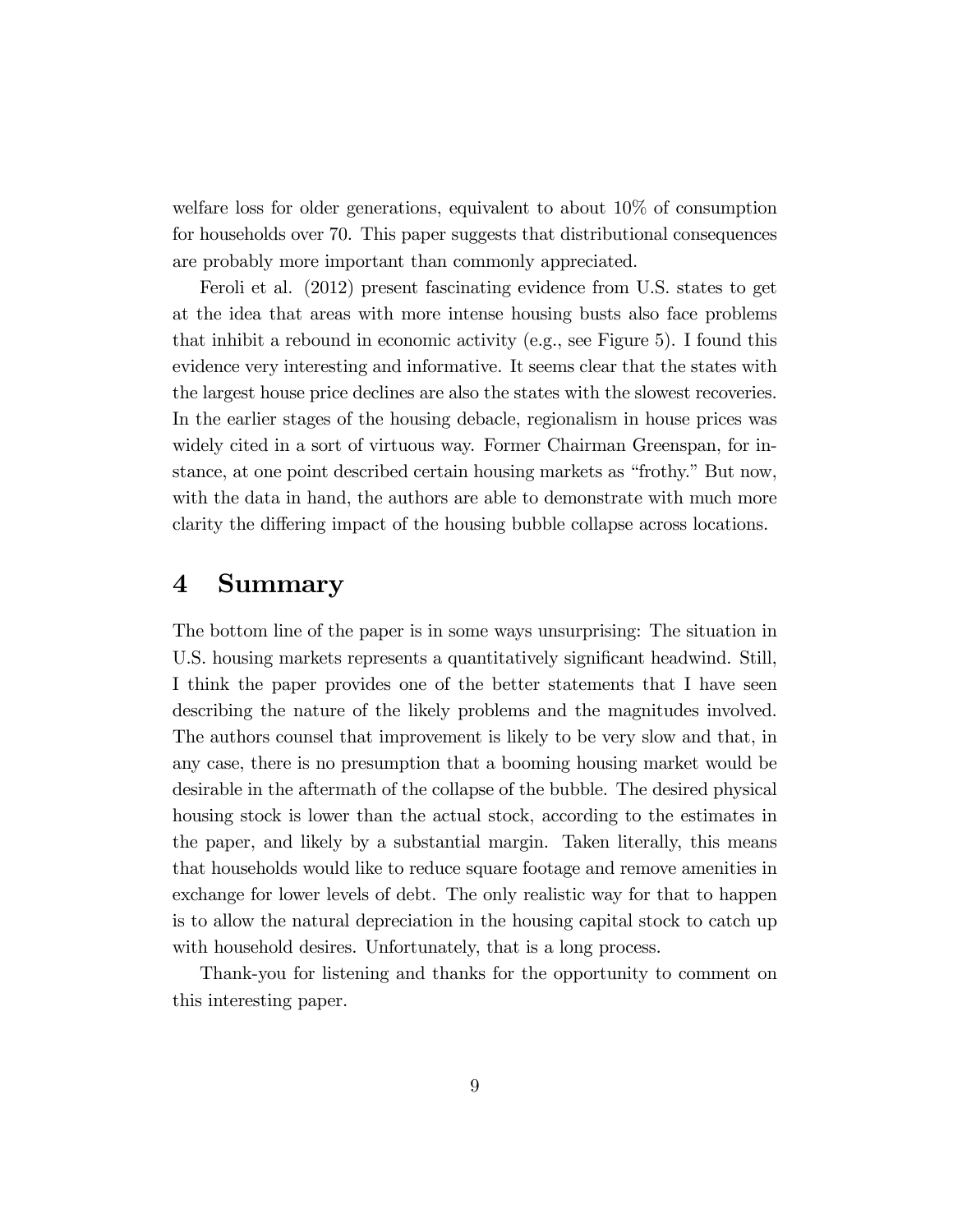

Figure 5: Auto sales for high and low credit quality within large and small house price decline states.

Chart 22 in Feroli et al. (2012).